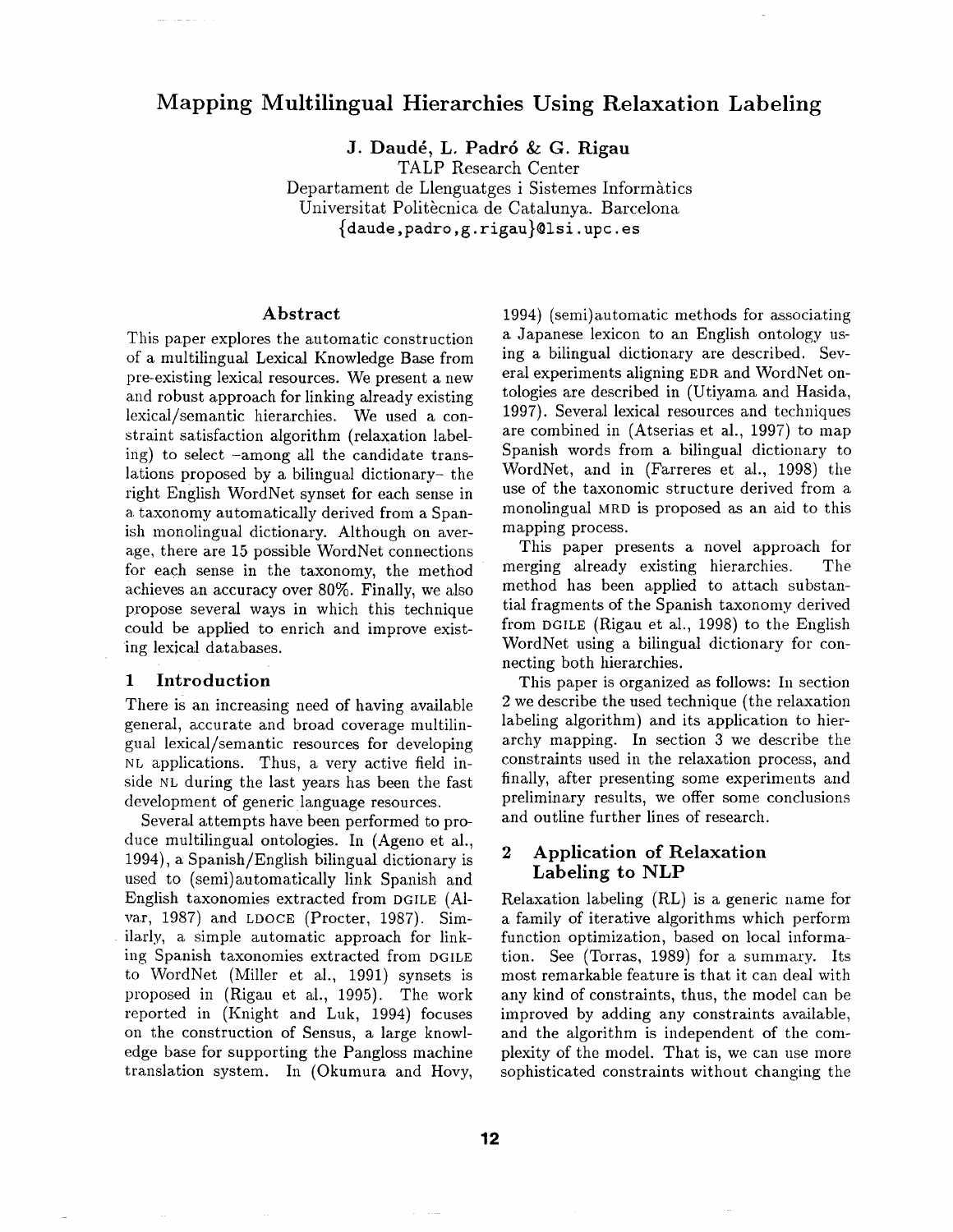algorithm.

The algorithm has been applied to POS tagging (Màrquez and Padró, 1997), shallow parsing (Voutilainen and Padrd, 1997) and to word sense disambiguation (Padrd, 1998).

Although ocher function optimization algorithms could have been used (e.g. genetic algorithms, simmulated annealing, etc.), we found RL to be suitable to our purposes, given its ability to use models based on context constraints, and the existence of previous work on applying it to NLP tasks.

Detailed explanation of the algorithm can be found in (Torras, 1989), while its application to NLP tasks, advantages and drawbacks are addressed in (Padró, 1998).

#### 2.1 Algorithm Description

The Relaxation Labeling algorithm deals with a set of variables (which may represent words, synsets, etc.), each of which may take one among several different labels (POS tags, senses, MaD entries, etc.). There is also a set of constraints which state compatibility or incompatibility of a combination of pairs variable-label.

The aim of the algorithm is to find a weight assignment for each possible label for each variable, such that (a) the weights for the labels of the same variable add up to one, and (b) the weight assignation satisfies -to the maximum possible extent- the set of constraints.

Summarizing, the algorithm performs constraint satisfaction to solve a consistent labeling problem. The followed steps are:

- 1. Start with a random weight assignment.
- 2. Compute the *support* value for each label of each variable. Support is computed according to the constraint set and to the current weights for labels belonging to context variables.
- . Increase the weights of the labels more compatible with the context (larger support) and decrease those of the less compatible labels (smaller support). Weights are changed proportionally to the support received from the context.
- . If a stopping/convergence criterion is satisfied, stop, otherwise go to step 2. We use the criterion of stopping when there are

no more changes, although more sophisticated heuristic procedures may also be used to stop relaxation processes (Eklundh and Rosenfeld, 1978; Richards et al., 1981).

The cost of the algorithm is proportional to the product of the number of variables by the number of constraints.

## 2.2 Application to taxonomy mapping

As described in previous sections, the problem we are dealing with is to map two taxonomies. That is:

- The starting point is a sense disambiguated Spanish taxonomy-automatically extracted from a monolingual dictionary (Rigau et al., 1998)-.
- We have a conceptual taxonomy (e.g. WordNet (Miller et al., 1991)), in which the nodes represent concepts, organized as synsets.
- We want to relate both taxonomies in order to have an assignation of each sense of the Spanish taxonomy to a WN synset.

The modeling of the problem is the following:

- Each sense in the Spanish taxonomy is a variable for the relaxation algorithm.
- The possible labels for that variable, are all the WN synsets which contain a word that is a possible translation of the Spanish sense. Thus, we will need a bilingual dictionary to know all the possible translations for a given Spanish word. This has the effect of losing the sense information we had in the Spanish taxonomy.
- The algorithm will need constraints stating whether a synset is a suitable assignment for a sense. These constraints will rely on the taxonomy structure. Details are given in section 3.

### **3 The Constraints**

Constraints are used by relaxation labeling algorithm to increase or decrease the weight for a variable label. In our case, constraints increase the weights for the connections between a sense in the Spanish taxonomy and a WordNet synset. Increasing the weight for a connection implies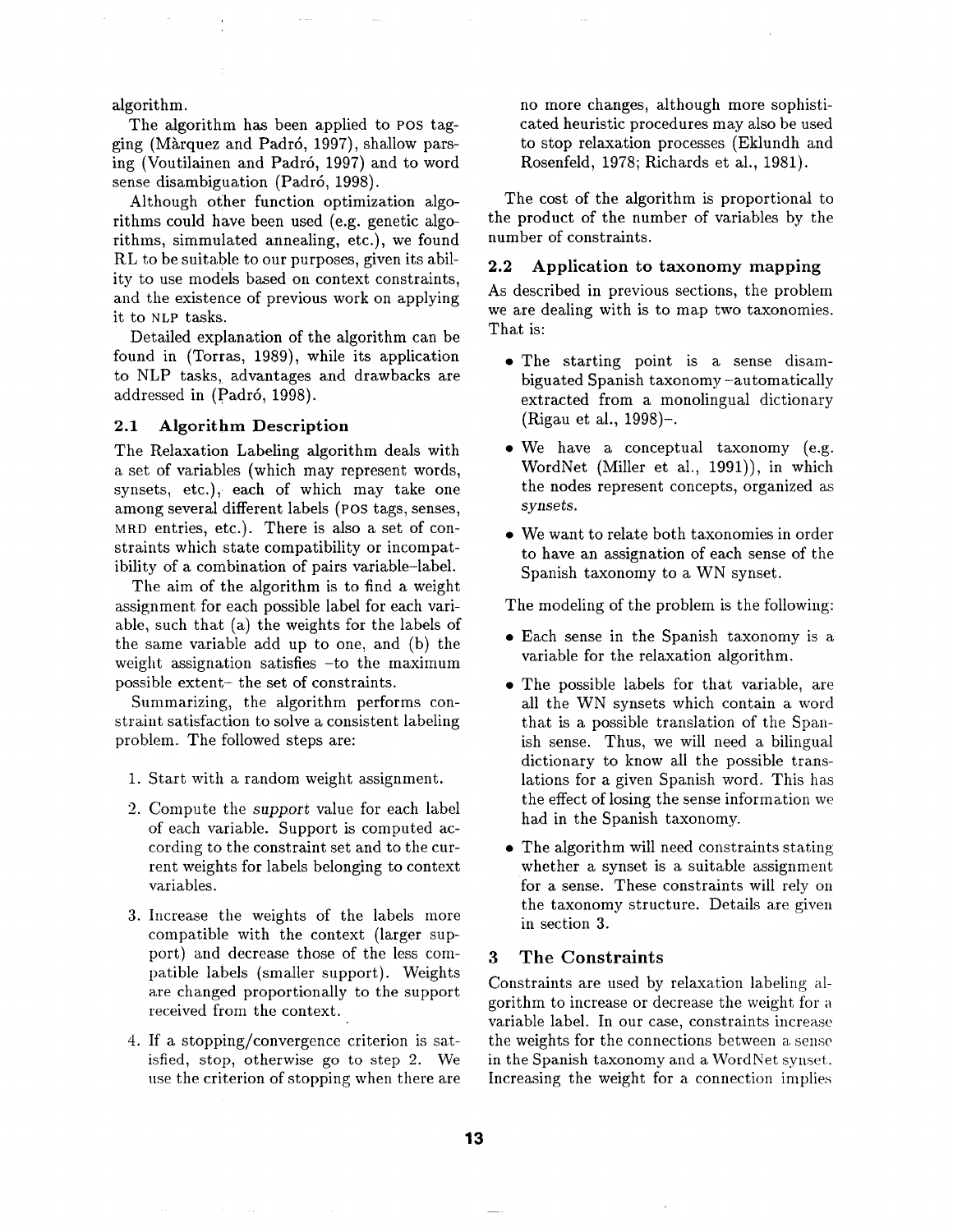decreasing the weights for all the other possible connections for the same node. To increase the weight for a connection, constraints look for already connected nodes that have the same relationships in both taxonomies.

Although there is a wide range of relationships between WordNet synsets which can be used to build constraints, we have focused on the hyper/hyponym relationships. That is, we increase the weight for a connection when the involved nodes have hypernyms/hyponyms also connected. We consider hyper/hyponym relationships either directly or indirectly (i.e. ancestors or descendants), depending on the kind of constraint used.

Figure 1 shows an example of possible connections between two taxonomies. Connection  $C_4$  will have its weight increased due to  $C_5$ ,  $C_6$ and  $C_1$ , while connections  $C_2$  and  $C_3$  will have their weights decreased.



Figure 1: Example of connections between taxonomies.

Constraints are coded with three characters xYz, which are read as follows: The last character, z, indicates whether the constraints requires the existence of a connected hypernym  $(E)$ , hyponym  $(O)$ , or both  $(B)$ . The two first characters indicate how the hyper/hyponym relationship is considered in the Spanish taxonomy (character x) and in WordNet (character ¥): (I) indicates that only *immediate* hyper/hyponym match, and (A) indicates that any ancestor/descendant matches.

Thus, we have constraints IIE/IIO which increase the weight for a connection between a Spanish sense and a WordNet synset when there is a connection between their respective hypernyms/hyponyms. Constraint IIB requires the si*multaneous* satisfaction of IIE and II0.

Similarly, we have constraints IAE/IAO, which increase the weight for a connection between a Spanish sense and a WordNet synset when there is a connection between the immediate hypernym/hyponym of the Spanish sense and any ancestor/descendant of the WN synset. Constraint IAB requires the *simultaneous* satisfaction of IAE and IAO. Symmetrically, constraints AtE, A10 and AIB, admit recursion on the Spanish taxonomy, but not in WordNet.

Finally, constraints AAE, AAO and AAB, admit recursion on both sides.

For instance, the following example shows a taxonomy in which the IIE constraint would be enough to connect the Spanish node ra*paz* to the *<bird\_of\_prey>* synset, given that there is a connection between *ave* (hypernym of rapaz) and animal *<bird>* (hypernym of *< bird\_of\_prey>).* 

```
\text{animal} \implies \text{(Tops } \leq \text{animal}, \text{animate} \leq \text{being}, \dots)\Longrightarrow(person \lt{beast, brute,...})
    \Longrightarrow(person \lt dunce, blockhead,... >)
ave \implies (animal < bird)\Longrightarrow (animal \lt fowl, poultry,...)
       \implies (artifact \langle \text{bird}, \text{shuffle}, \dots \rangle)
       \implies(food \lt fowl, poultry,...)
       \Longrightarrow(person \langledame,doll,...>)
    f \text{aisan} \Longrightarrow \text{(animal <} \text{pheasant>})\implies (food \langle pheasant>)
    rapaz \Longrightarrow (animal < bird_of-prey,...)\Longrightarrow(person \lt{cub,lad,...>})
              \Longrightarrow(person \ltchap,fellow,...>)
              \Longrightarrow (person < lass, young_girl,... >)
```
Constraint lIE would -wrongly- connect the Spanish sense *faisán* to the **food**  $\langle$ *pheasant* $\rangle$ synset, since there is a connection between its immediate hypernym (ave) and the immediate hypernym food *<pheasant>* (which is food *<fowl,poultry,...>),* but the animal synsets for ave are non-immediate ancestors of the animal synsets for *<pheasant>*. This would be rightly solved when using IAE or AAE constraints.

More information on constraints and their application can be found in (Daudé et al., 1999).

#### **4 Experiments and Results**

In this section we will describe a set of experiments and the results obtained. A brief description of the used resources is included to set the reader in the test environment.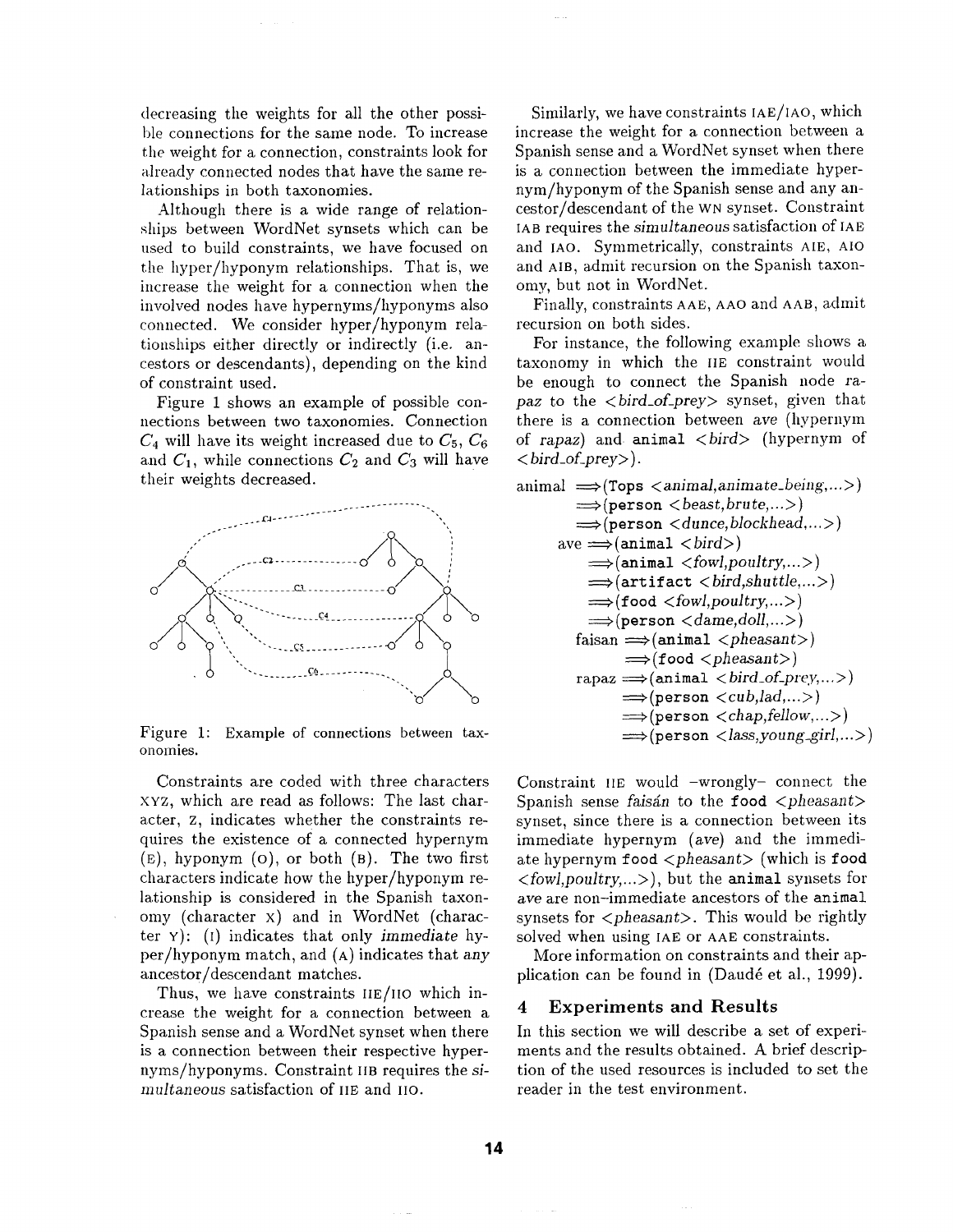#### **4.1 Spanish Taxonomies**

We tested the relaxation labeling algorithm with the described constraints on a set of disambiguated Spanish taxonomies automatically acquired from monolingual dictionaries. These taxonomies were automatically assigned to a WordNet semantic file (Rigau et al., 1997; Rigau et al., 1998). We tested the performance of the method on two different kinds of taxonomies: those assigned to a well defined and concrete semantic files (noun. animal, noun. food), and those assigned to more abstract and less structured ones (noun. cognition and noun. communication).

We performed experiments directly on the taxonomies extracted by (Rigau et al., 1997), as well as on slight variations of them. Namely, we tested on the following *modified* taxonomies:

- +top Add a new virtual top as an hypernym of all the top nodes of taxonomies belonging to the same semantic file. The virtual top is connected to the top synset of the WordNet semantic file. In this way, all the taxonomies assigned to a semantic file, are • converted to a single one.
- **no-senses** The original taxonomies were built taking into account dictionary entries. Thus, the nodes are not words, but dictionary *senses.* This test consists of collapsing together all the sibling nodes that have the same word, regardless of the dictionary sense they came from. This is done as an attempt to minimize the noise introduced at the sense level by the taxonomy building procedure.

#### **4.2 Bilingual dictionaries**

The possible connections between a node in the Spanish taxonomy and WN synsets were extracted from bilingual dictionaries. Each node has as candidate connections all the synsets for all the words that are possible translations for the Spanish word, according to the bilingual dictionary. Although the Spanish taxonomy nodes are dictionary senses, bilingual dictionaries translate words. Thus, this step introduces noise in the form of irrelevant connections, since not all translations necessarily hold for a single dictionary sense.

We used an integration of several bilingual sources available. This multi-source dictionary

contains 124,949 translations (between 53,830 English and 41,273 Spanish nouns).

Since not all words in the taxonomy appear in our bilingual dictionaries, coverage will be partial. Table 1 shows the percentage of nodes in each taxonomy that appear in the dictionaries (and thus, that may be connected to WN).

Among the words that appear in the bilingual dictionary, some have only one candidate connection -i.e. are *monosemous-.* Since selecting a connection for these cases is trivial, we will focus on the *polysemic* nodes. Table 2 shows the percentage of polysemic nodes (over the number of words with bilingual connection) in each test taxonomy. The average polysemy ratio (number of candidate connections per Spanish sense) is 15.8, ranging from 9.7 for taxonomies in noun. animal, to 20.1 for less structured domains such as noun. communication.

#### **4.3 Results**

In the performed tests we used simultaneously all constraints with the same recursion pattern. This yields the packs:  $II^*$ ,  $AI^*$ ,  $IA^*$  and  $AA^*$ , which were applied to all the taxonomies for the four test semantic files.

Table 3 presents coverage figures for the different test sets, computed as the amount of nodes for which some constraint is applied and thus their weight assignment is changed. Percentage is given over the total amount of nodes with bilingual connections.

To evaluate the precision of the algorithm, we hand checked the results for the *original* taxonomies, using AA\* constraints. Precision results can be divided in several cases, depending on the correctness of the Spanish taxonomies used as a starting point.

- $T_{OK}, F_{OK}$  The Spanish taxonomy was well built and correctly assigned to the semantic file.
- $T_{OK}, F_{NOK}$  The Spanish taxonomy was well built, but wrongly assigned to the semantic file.
- $T_{NOK}$  The Spanish taxonomy was wrongly built.

In each case, the algorithm selects a connection for each sense, we will count how many connections are right/wrong in the first and second cases. In the third case the taxonomy was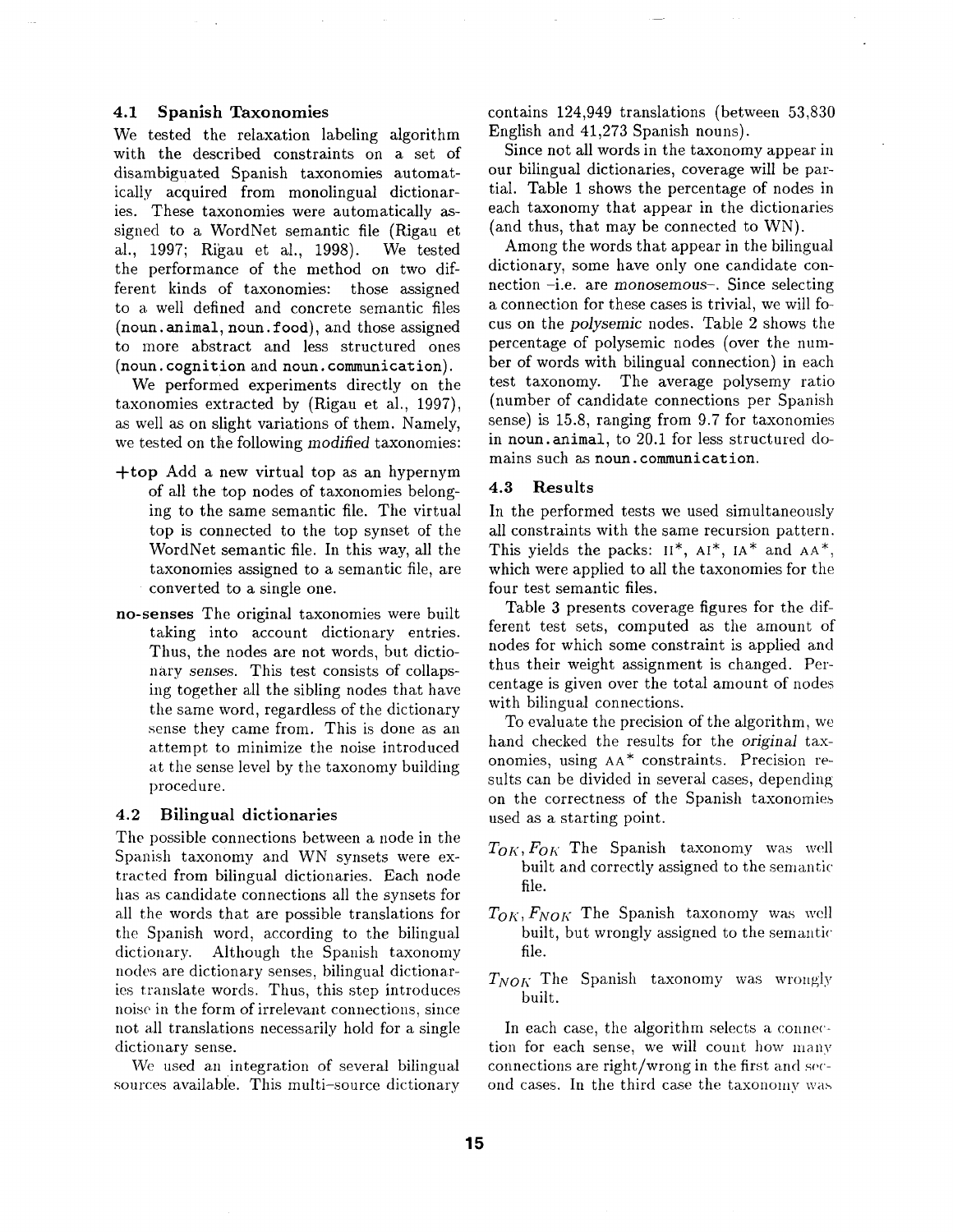|                    | original | $+top$ | no-senses |
|--------------------|----------|--------|-----------|
| noun.animal        | 45%      | 45%    | 43%       |
| noun.food          | 55%      | 56%    | 52%       |
| noun.cognition     | 54%      | 55%    | 52%       |
| noun.communication | 66%      | 66%    | 64%       |

Table 1: Percentage of nodes with bilingual connection in each test taxonomy.

|                    | original | $+$ top | no-senses |  |
|--------------------|----------|---------|-----------|--|
| noun.animal        |          | 77%     | 75%       |  |
| noun.food          | 81\%     | 81%     | 79%       |  |
| noun.cognition     | 74%      | 74%     | 72%       |  |
| noun.communication | 87%      | 87%     | 86%       |  |

Table 2: Percentage of nodes with more than one candidate connection.

wrongly extracted and is nonsense, so the assignations cannot be evaluated.

Note that we can distinguish right/wrong assignations in the second case because the connections are taken into account over the whole WN, not only on the semantic file being processed. So, the algorithm may end up correctly assigning the words of a hierarchy, even when it was assigned to the wrong semantic file. For instance, in the hierarchy

piel *(skin, fur, peel, pelt)* ==~marta *(sable,* marten, *coal\_back)*   $\implies$ vison *(mink, mink\_coat)* 

all words may belong either to the semantic file noun. substance (senses related to fur, *pelt)* or to noun.animal (animal, *animal\_part* senses), among others. The right noun.substance synsets for each word are selected, since there was no synset for *piel* that was ancestor of the animal senses of marta and *visdn.* 

In this case, the hierarchy was well built, and well solved by the algorithm. The only mistake was having assigned it to the noun.animal semantic file, so we will count it as a right choice of the relaxation labeling algorithm, but write it in a separate column.

Tables 4 and 5 show the precision rates for each *original* taxonomy. In the former, figures are given over polysemic words (nodes with more than one candidate connection). In the later, figures are computed overall (nodes with at least one candidate connection).

Accuracy is computed at the semantic file level, i.e., if a word is assigned a synset of the right semantic file, it is computed as right, otherwise, as wrong.

To give an idea of the task complexity and the quality of the reported results, even with this simplified evaluation, consider the following:

- Those nodes with only one possible synset for the right semantic file (30% in average, ranging from 22% in noun. communication to 45% in noun.animal) are not affected by the evaluation at the semantic file level.
- The remaining nodes have more than one possible synset in the right semantic file: 6.3 in average (ranging from 3.0 for noun.animal to 8.7 for noun. communication).
- Thus, we can consider that we are evaluating a task easier than the actual one (the actual evaluation would be performed at the synset level). This simplified task has an average polysemy of 6.7 possible choices per sense, while the actual task at the synset level would have 15.8. Although this situates the baseline of a random assignment about 15% instead of 6%, it is still a hard task.

## 5 Conclusions

We have applied the relaxation labeling algorithm to assign an appropriate WN synset to each node of an automatically extracted taxonomy. Results for two different kinds of conceptual structures have been reported, and they point that this may be an accurate and robust method (not based on ad-hoc heuristics) to connect hierarchies (even in different languages).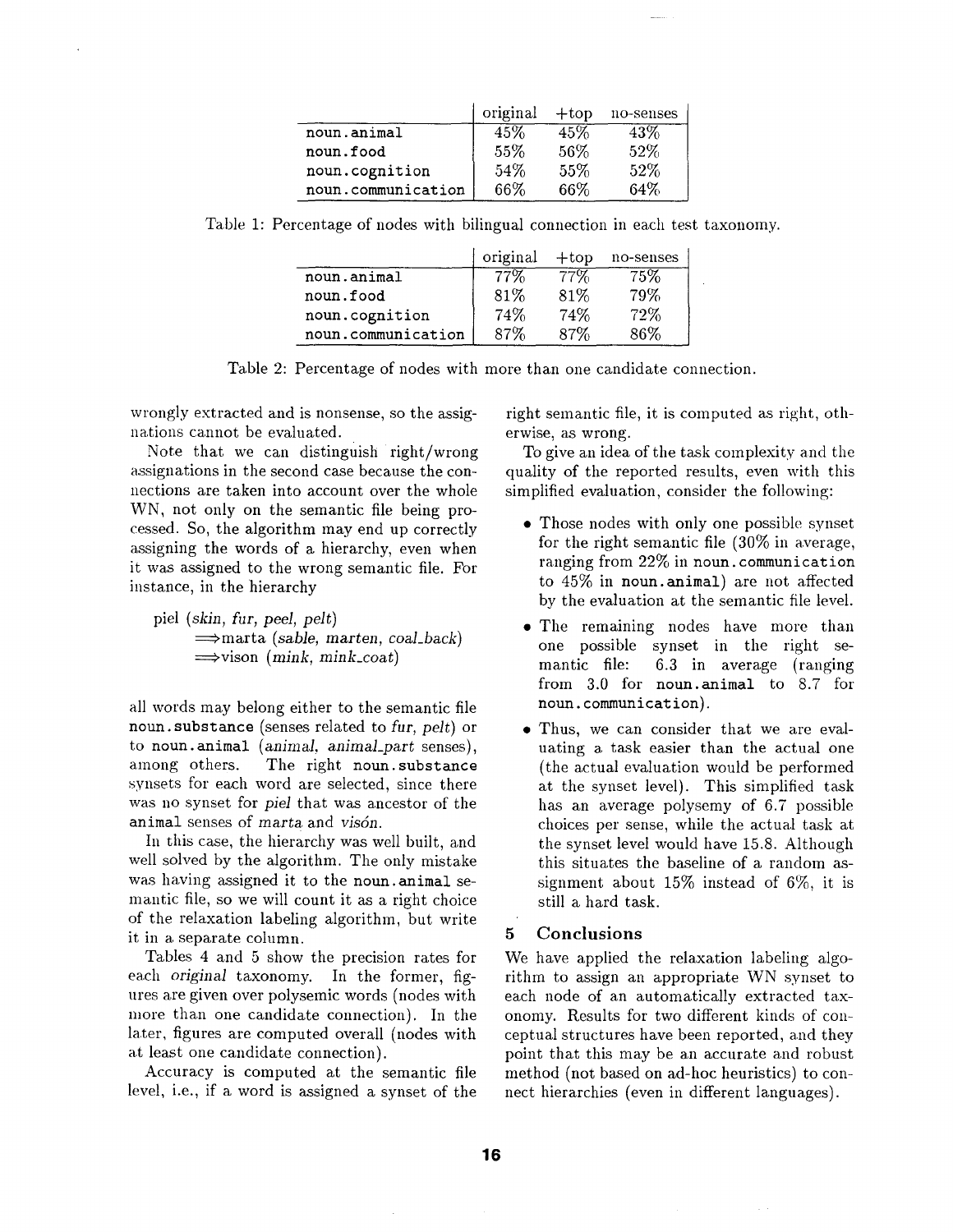| WN file            | taxonomy  | $\mathbf{H}^*$      | $AI*$           | $IA^*$          | $AA^*$       |
|--------------------|-----------|---------------------|-----------------|-----------------|--------------|
|                    | original  | 134(23%)            | 135(23%)        | (62%)<br>357    | 365 (63%)    |
| noun.animal        | $+top$    | 138 (24%)           | 143 (25%)       | (65%)<br>375    | 454 (78%)    |
|                    | no-senses | (23%)<br>118        | 119 (20%)       | $(61\%)$<br>311 | (62%)<br>319 |
|                    | original  | (36%)<br>119        | 130(39%)        | 164 (49%)       | (63%)<br>180 |
| noun.food          | $+top$    | 134 (40%)           | 158 (47%)       | 194 (58%)       | 259 (77%)    |
|                    | no-senses | 102 (36%)           | 111 (39%)       | 153 (51%)       | 156 (55%)    |
|                    | original  | (37%)<br>225        | $230(38\%)$     | 360 $(60\%)$    | 373 (62%)    |
| noun.cognition     | $+top$    | (38%)<br><b>230</b> | $(40\%)$<br>240 | 395 (65%)       | 509 (84%)    |
|                    | no-senses | (37%)<br>192        | $(38\%)$<br>197 | 306 (59%)       | 318 (61%)    |
| noun.communication | original  | 552(43%)            | 577 (45%)       | (57%)<br>737    | 760 (59%)    |
|                    | $+top$    | $(46\%)$<br>589     | 697 (54%)       | (62%)<br>802(   | 1136 (88%)   |
|                    | no-senses | 485 (43%)           | 509 (45%)       | 645 (57%)       | 668 (59%)    |

Table 3: Coverage of each constraint set for different test sets.

|               | precision over   | precision over    | total precision | number       |
|---------------|------------------|-------------------|-----------------|--------------|
|               | $T_{OK}, F_{OK}$ | $T_{OK}, F_{NOK}$ | over $T_{OK}$   | of $T_{NOK}$ |
| animal        | $279(90\%)$      | $30(91\%)$        | $309(90\%)$     | 23           |
| food          | 166 (94%)        | $3(100\%)$        | 169 (94%)       | 2            |
| cognition     | 198 (67%)        | 27 (90%)          | 225 (69%)       | 49           |
| communication | 533 (77%)        | 40 (97%)          | 573 (78%)       | 16           |

Table 4: Precision results over polysemic words for the test taxonomies.

The experiments performed up to now seem to indicate that:

- The relaxation labeling algorithm is a good technique to link two different hierarchies. For each node with several possible connections, the candidate that best matches the surrounding structure is selected.
- The only information used by the algorithm are the hyper/hyponymy relationships in both taxonomies. These local constraints are propagated throughout the hierarchies to produce a global solution.
- There is a certain amount of noise in the different phases of the process. First, the taxonomies were automatically acquired and assigned to semantic files. Second, the bilingual dictionary translates words, not senses, which introduces irrelevant candidate connections.
- The size and coverage of the bilingual dictionaries used to establish the candidate connections is an important issue. A dictionary with larger coverage increases the amount of nodes with candidate connections and thus the algorithm coverage

# 6 Proposals for Further Work

Some issues to be addressed to improve the algorithm performance are the following:

- Further test and evaluate the precision of the algorithm. In this direction we plan -apart from performing wider hand checking of the results, both to file and synset level- to use the presented technique to link WN1.5 with WN1.6. Since there is already a mapping between both versions, the experiment would provide an idea of the accuracy of the technique and of its applicability to different hierarchies of the same language. In addition, it would constitute an easy way to update existing lexical resources.
- Use other relationships apart from hyper/hyponymy to build constraints to select the best connection (e.g. sibling. cousin, synonymy, meronymy, etc.).
- To palliate the low coverage of the bilingual dictionaries, candidate translations could be inferred from connections of surrounding senses. For instance, if a sense has no candidate connections, but its hypernym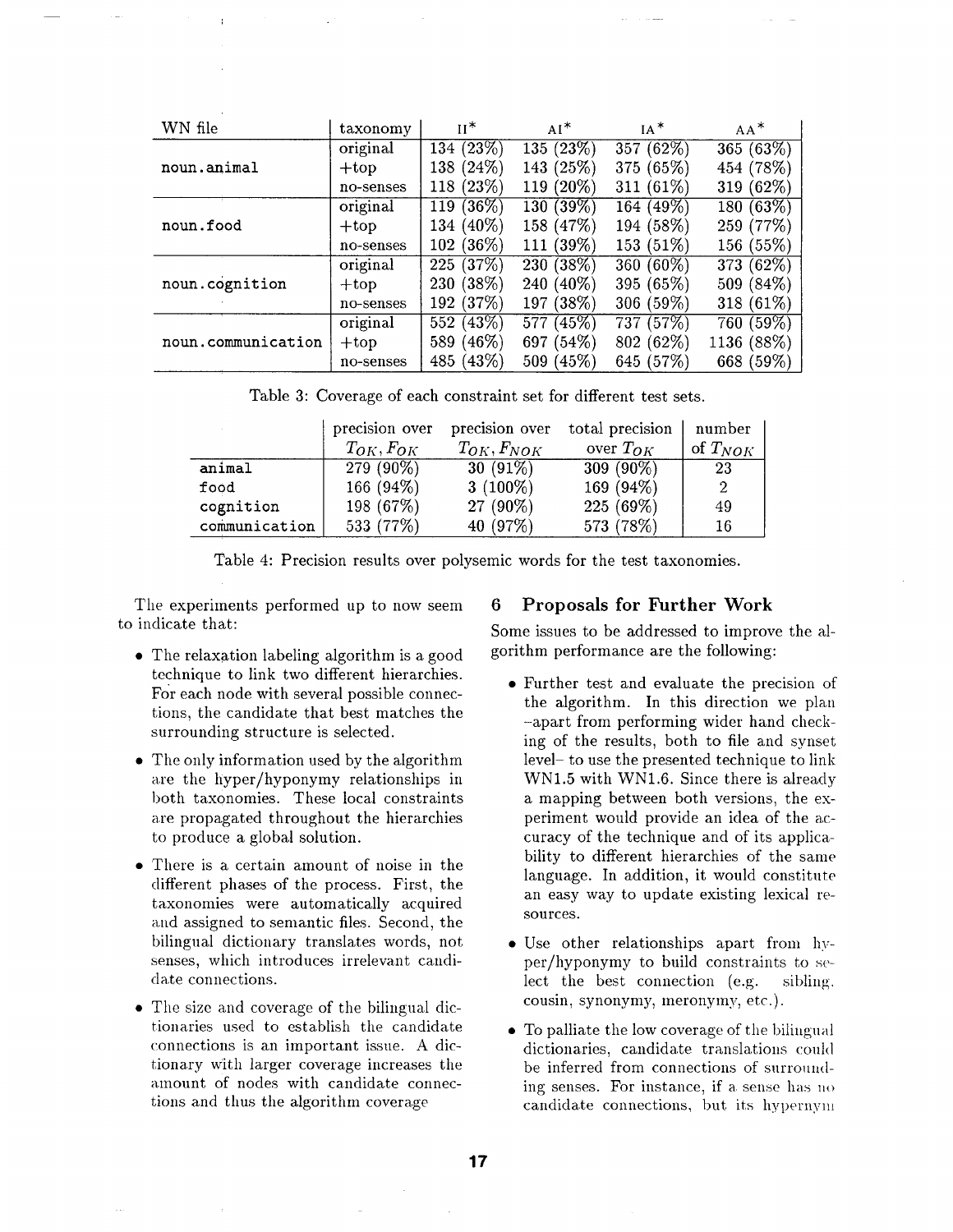|               | precision over   | precision over    | total precision |
|---------------|------------------|-------------------|-----------------|
|               | $T_{OK}, F_{OK}$ | $T_{OK}, F_{NOK}$ | over $T_{OK}$   |
| animal        | 424(93%)         | 62(95%)           | 486(93%)        |
| food          | 166 (94%)        | 83 (100%)         | 149 (96%)       |
| cognition     | 200(67%)         | 245 (99%)         | 445 (82%)       |
| communication | 536 (77%)        | 234 (99%)         | 760 (81%)       |

Table 5: Precision results over all words for the test taxonomies.

does, we could consider as candidate connections for that node all the hyponyms of the synset connected to its hypernym.

• Use the algorithm to enrich the Spanish part of EuroWordNet taxonomy. It could also be applied to include taxonomies for other languages not currently in the SWN project.

In addition, some ideas to further exploit the possibilities of these techniques are:

- Use EWN instead of WN as the target taxonomy. This would largely increase the coverage, since the candidate connections missing in the bilingual dictionaries could be obtained from the Spanish part of EWN, and viceversa. In addition, it would be useful to detect *gaps* in the Spanish part of EWN, since a EWN synset with no Spanish words in EWN, could be assigned one via the connections obtained from the bilingual dictionaries.
- Since we are connecting dictionary senses (the entries in the MRD used to build the taxonomies) to EWN synsets: First of all, we could use this to disambiguate the right sense for the genus of an entry. For instance, in the Spanish taxonomies, the genus for the entry *queso\_l* (cheese) is masa (mass) but this word has several dictionary entries. Connecting the taxonomy to EWN, we would be able to find out which is the appropriate sense for  $masa$ , and thus, which is the right genus sense for *queso\_l.* Secondly, once we had each dictionary sense connected to a EWN synset, we could enrich EWN with the definitions in the MaD, using them as Spanish glosses.
- Map the Spanish part of EWN to WN1.6. This could be done either directly, or via mapping  $WN1.5-WN1.6$ .

# 7 **Acknowledgments**

This research has been partially funded by the Spanish Research Department (ITEM Project TIC96-1243-C03-03), the Catalan Research Department (CREL project), and the UE Commission (EuroWordNet LE4003).

# **References**

- A. Ageno, I. Castellón, F. Ribas, G. Rigau, H. Rodríguez, and A. Samiotou. 1994. TGE: Tlink Generation Environment. In *Proceedings of the 15th International Conference on Computational Linguistics (COLING'94),* Kyoto, Japan.
- M. Alvar, editor. 1987. *Diccionario General Ilustrado de la Lengua Espafiola VOX.* Biblograf S.A, Barcelona, Spain.
- J. Atserias, S. Climent, X. Farreres, G. Rigau, and H. Rodríguez. 1997. Combining Multiple Methods for the Automatic Construction of Multilingual WordNets. In *proceedings of International Conference on Recent Advances in Natural Language Processing (RANLP'97),* Tzigov Chark, Bulgaria.
- J. Daudé, L. Padró, and G. Rigau. 1999. Experiments on Applying Relaxation Labeling to Map Multilingual Hierarchies. Technical Report LSI-99-5-R, Departament de LSI. Universitat Politècnica de Catalunya.
- J. O. Eklundh and A. Rosenfeld. 1978. Convergence Properties of Relaxation Labelling. Technical Report 701, Computer Science Center. University of Maryland.
- X. Farreres, G. Rigau, and H. Rodríguez. 1998. Using WordNet for Building WordNets. In *Proceedings of COLING-ACL Workshop on Usage of WordNet in Natural Language Pro* $cessing\ Systems, \ Montréal, Canada.$
- K. Knight and S. Luk. 1994. Building a Large-Scale Knowledge Base for Machine Translation. In *Proceedings of the American Association for Artificial Inteligence (AAAI'94).*